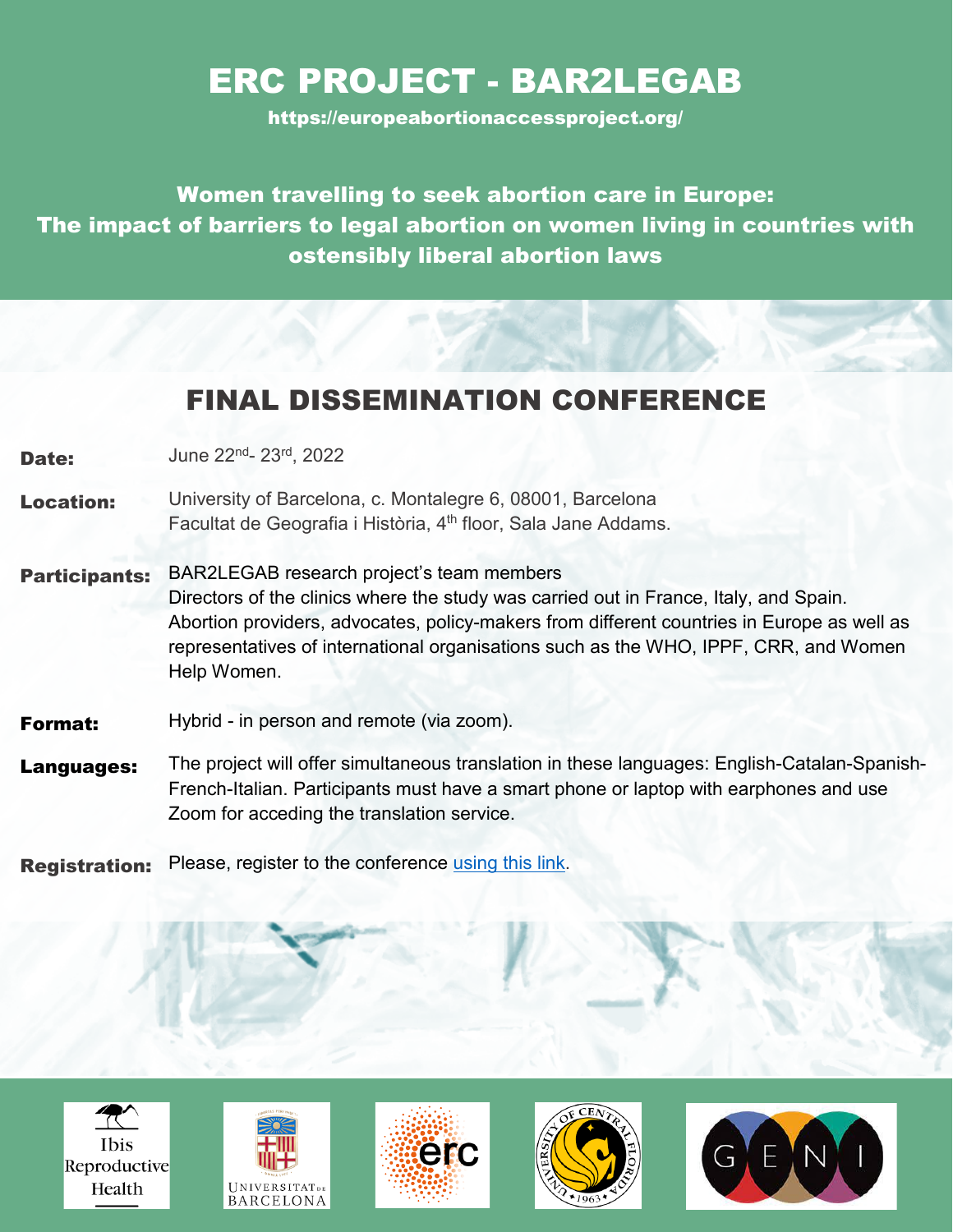## CONFERENCE PROGRAMME Day 1. 22nd June 2022

| 9.30-10.00  | Welcome and introduction to BAR2LEGAB study (research team, objectives, methodology,<br>phases), and main topics of the Conference – Silvia de Zordo, Principal Investigator (PI)                                                                                                                                                                                                                                                                                                                                                                                                                                        |
|-------------|--------------------------------------------------------------------------------------------------------------------------------------------------------------------------------------------------------------------------------------------------------------------------------------------------------------------------------------------------------------------------------------------------------------------------------------------------------------------------------------------------------------------------------------------------------------------------------------------------------------------------|
| 10.00-11.30 | Session 1. Barriers to legal abortion and in-country travel for abortion care in Italy and<br>Spain: main results from the BAR2LEGAB project. Chair: Giulia Zanini (BAR2LEGAB<br>research team)<br>Anastasia Martino and David Palma (BAR2LEGAB research team) "The search for abortion<br>care in Italy: struggling with procedural barriers and limited access to medical abortion".<br>Giulia Colavolpe Severi, David Palma and Clàudia Pallisé Perelló (BAR2LEGAB research<br>team). "Barriers to abortion care and abortion travel in Spain: between legal frame and<br>procedural issues".                         |
| 11.30-11.45 | <b>Break</b>                                                                                                                                                                                                                                                                                                                                                                                                                                                                                                                                                                                                             |
| 11.45-13.30 | Round Table 1 - Conscientious refusal of care. Chair: Silvia De Zordo (PI)<br>Italy: Elena Caruso - University of Kent; Silvana Agatone - LAIGA (Italian Association of<br>Gynaecologists for the Application of the abortion law); Eleonora Mizzoni & Marina Sportelli -<br>Obiezione Respinta (transfeminist and intersectional project that maps conscientious<br>objection in Italy).<br>Spain: Rosana Triviño - Universidad Complutense de Madrid; Antonia Morillas - Instituto de<br>la Mujer.<br>France: Lisa Carayon - Université Sorbonne Paris Nord ; Albane Gaillot - MP.                                     |
| 13.30-15.00 | Lunch break                                                                                                                                                                                                                                                                                                                                                                                                                                                                                                                                                                                                              |
| 15.00-15.45 | Session 2. Barriers to accessing abortion care and in-country travel for abortion care<br>in France: main results from the BAR2LEGAB project. Chair: Giulia Colavolpe Severi<br>(BAR2LEGAB research team)<br>Laura Rahm (BAR2LEGAB research team). "Barriers to accessing legal abortion in France:<br>motivations and experiences of French residents with cross-departmental versus cross-<br>border abortion travel".                                                                                                                                                                                                 |
| 15.45-16.45 | Round Table 2 - Lack of information on abortion services/legislation and other<br>procedural barriers: how to improve access. Chair: Anastasia Martino (BAR2LEGAB<br>research team)<br>France: Marianne Niosi - Planning Familial<br>Spain: Sílvia Aldavert – L'associació (Catalan family planning association).<br>Italy: Lisa Canitano - Vitadidonna (Association for the protection of women's health and<br>rights); Eleonora Cirant & Roberta Lazzeri - Prochoice (Italian network of abortion providers,<br>prochoice associations, and researchers working on abortion; Liliana La Sala - Ministry of<br>Health. |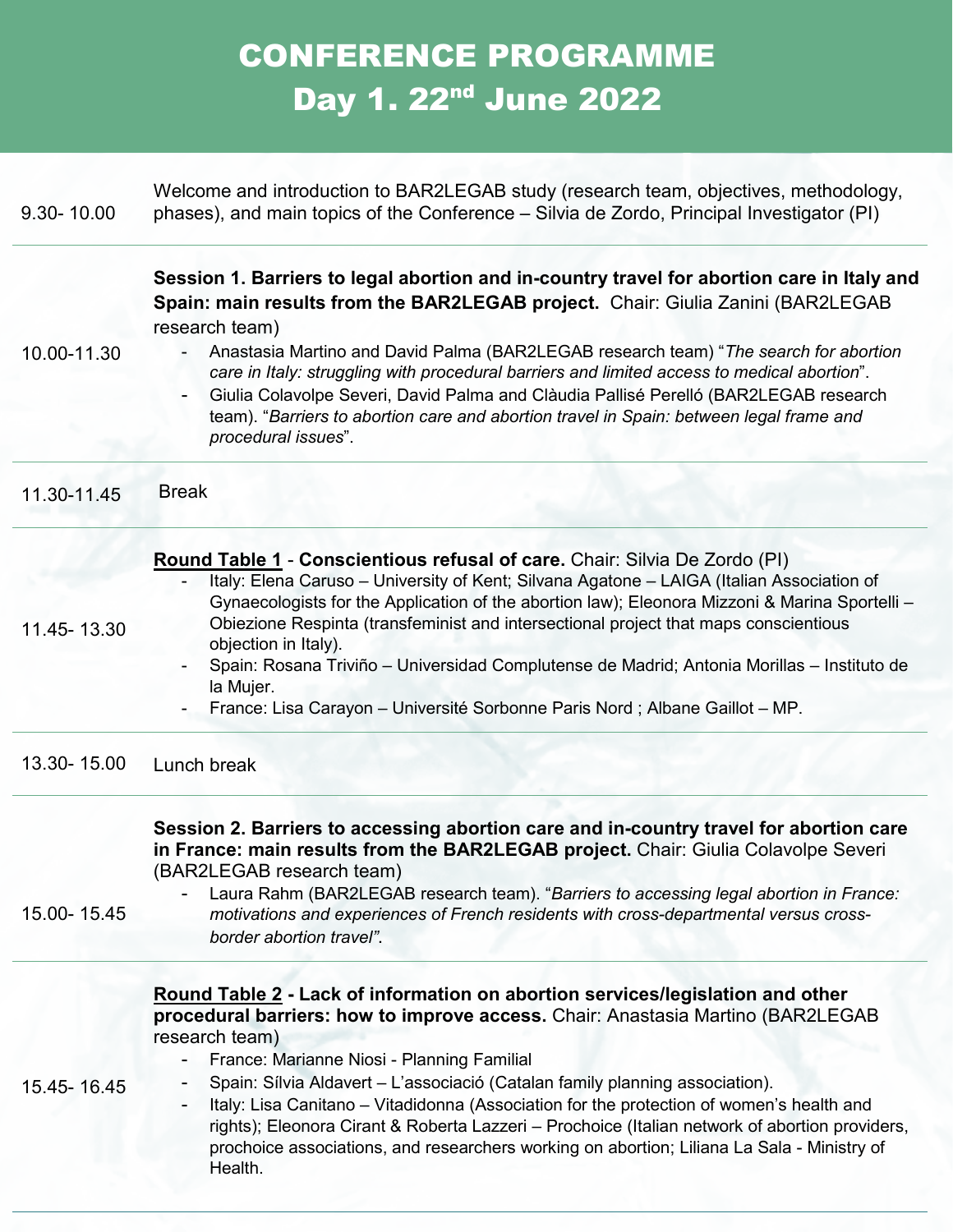# CONFERENCE PROGRAMME Day 1. 22<sup>nd</sup> June 2022

16.45- 17.00 Break

| 17.00-18.30 | Session 3. Innovations in abortion access and care: international perspectives on<br>self-managed medical abortion, telehealth, and surgical services in the 1st and 2nd<br>trimester. Chair: Joanna Mishtal (BAR2LEGAB research team)<br>Patricia Lohr (Bpas, British Pregnancy Advisory Service, UK) "Best practice in surgical<br>abortion".<br>Santiago Barambio (Tutor médica- Clínica d'Ara, Barcelona-Spain) "Lack of training in<br>instrumental abortion: the case of Spain".<br>Caitlin Gerdts (Ibis Reproductive Health, US) "Expanding Abortion Access: understanding the<br>evidence on and people's experiences with self-managed abortion".<br>Lucía Berro Pizzarossa (WHW, Women Help Women) & Rishita Nandagiri (LSE, London<br>School of Economics and Political Science) "Constellations, crisis and care: the role of<br>Women Help Women in COVID19s abortion trajectories".                                                                          |
|-------------|----------------------------------------------------------------------------------------------------------------------------------------------------------------------------------------------------------------------------------------------------------------------------------------------------------------------------------------------------------------------------------------------------------------------------------------------------------------------------------------------------------------------------------------------------------------------------------------------------------------------------------------------------------------------------------------------------------------------------------------------------------------------------------------------------------------------------------------------------------------------------------------------------------------------------------------------------------------------------|
| 18.30-20.00 | Round Table 3 - Improving access to abortion methods and expanding the range of<br>abortion providers in Spain, France, and Italy. Chair: Giulia Zanini (BAR2LEGAB<br>research team)<br>France: Emmanuelle Lhomme - ANCIC (National Association of Abortion and Contraception<br>Providers); Philippe Faucher, REVHO (network of abortion providers promoting medical<br>abortion).<br>Spain: Eva Armario Rodriguez - ACAI (Spanish Association of Abortion Clinics); Cristina<br>Martínez - ICS (Catalan Institute of Health), Generalitat de Catalunya.<br>Italy: Elsa Viora - AOGOI (Association of Italian Ostetrician-Gynaecologists working in public<br>hospitals, including abortion providers); Anna Pompili - AMICA (Association of Italian<br>Physicians providing Contraception and Abortion); Gabriella Pacini Vitadidonna - Association<br>for the protection of women's health and rights and il Melograno (Information Centre on<br>Motherhood and Birth). |
| 20.00       | <b>Dinner</b>                                                                                                                                                                                                                                                                                                                                                                                                                                                                                                                                                                                                                                                                                                                                                                                                                                                                                                                                                              |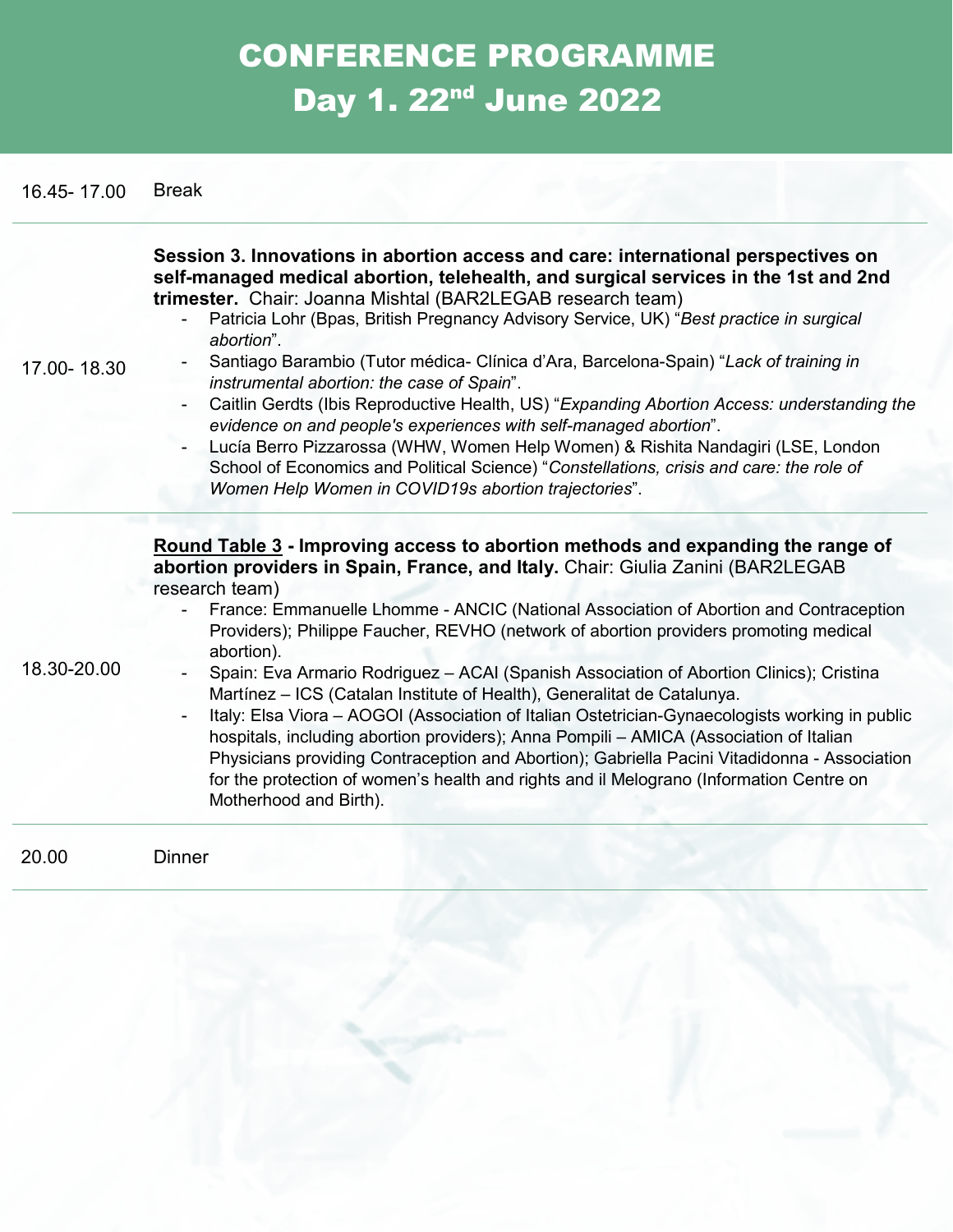# CONFERENCE PROGRAMME Day 2. 23<sup>rd</sup> June 2022

| 9.30-11.45  | Session 1. Cross-border travel for abortion care in Europe. Chair: Caitlin Gerdts<br>(BAR2LEGAB research team)<br>Silvia De Zordo, Joanna Mishtal, Giulia Zanini, Caitlin Gerdts (BAR2LEGAB research team).<br>"Traveling abroad from countries where abortion is legal: the social-economic costs of GA<br>restrictions and the perspectives of travellers on abortion rights".<br>Giulia Zanini, Joanna Mishtal, Silvia De Zordo, Caitlin Gerdts (BAR2LEGAB research team).<br>"Abortion information governance and women's travels across European borders".<br>Joanna Mishtal (BAR2LEGAB research team). "The liberalization of the abortion law in<br>Ireland: lessons from a WHO policy implementation study". |
|-------------|----------------------------------------------------------------------------------------------------------------------------------------------------------------------------------------------------------------------------------------------------------------------------------------------------------------------------------------------------------------------------------------------------------------------------------------------------------------------------------------------------------------------------------------------------------------------------------------------------------------------------------------------------------------------------------------------------------------------|
| 11.45-12.00 | <b>Break</b>                                                                                                                                                                                                                                                                                                                                                                                                                                                                                                                                                                                                                                                                                                         |
| 12.00-13.00 | Round Table 1 - Liberalizing the law, decriminalizing abortion, extending gestational<br>age limits, and improving access in the main origin countries of cross-border travel<br>for abortion care. Chair: Silvia De Zordo (PI)<br>France: Albane Gaillot - MP.<br>Italy: Lia Quartapelle - MP; Mirella Parachini - Fondazione Luca Coscioni (Association for<br>civil liberties and freedom of scientific research).<br>Germany: Stephanie Schlitt - Pro Familia (German Family Planning Association).<br>Republic of Ireland: Maeve Taylor - IFPA (Irish Family Planning Federation).                                                                                                                              |
| 13.30-14.30 | Lunch break                                                                                                                                                                                                                                                                                                                                                                                                                                                                                                                                                                                                                                                                                                          |
| 14.30-15.45 | Round Table 2 - Legal restrictions, abortion travels and barriers to accessing abortion<br>care before and after the pandemic in Europe: looking towards the future. Chair:<br>Joanna Mishtal (BAR2LEGAB research team)<br>Antonella Lavelanet - WHO (World Health Organization).<br>Irene Donadio - IPPF-EN (International Planned Parenthood Federation European<br>Network).<br>Adriana Lamačková – CRR (Center for Reproductive Rights).<br>Marina Davidashvili - EPF (European Parliamentary Forum for Sexual and<br>Reproductive Rights).<br>Mara Clarke - Abortion without borders, Abortion Support Network.<br>Claudia Lam - Council of Europe, Office of the Commissioner for Human Rights.                |
| 15 15 16 00 | Closing remarks by RAD21 FCAR team                                                                                                                                                                                                                                                                                                                                                                                                                                                                                                                                                                                                                                                                                   |

#### 16.00 **Closing remarks b**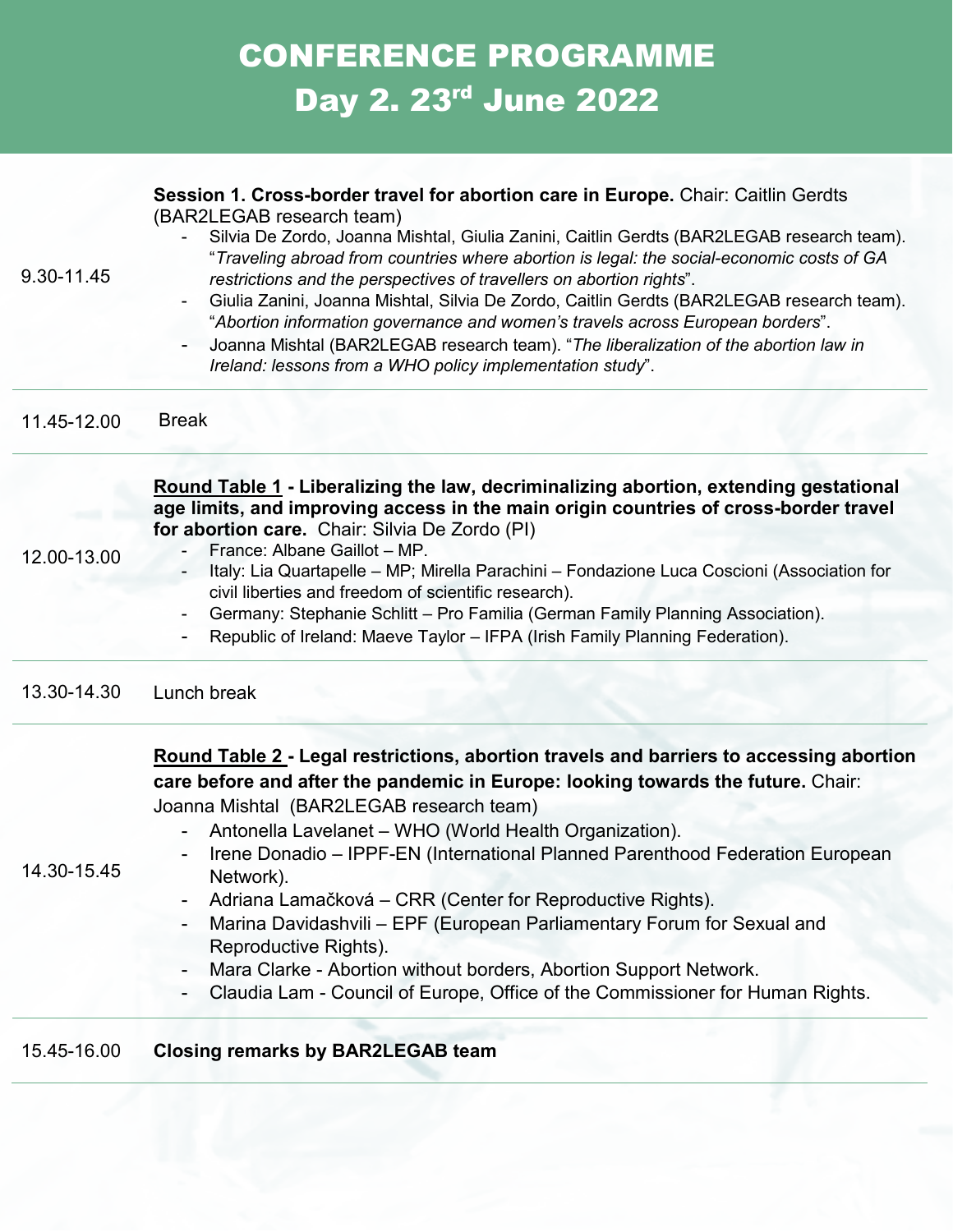#### CONFERENCE PARTICIPANTS Team Members & Collaborators

**Giulia Colavolpe Severi** holds a Master's degree in Social Anthropology from École des Hautes Études en Sciences Sociales (Paris). Her main areas of interest are: medical technology, reproductive rights and health, genetics and prenatal diagnosis, kinship and family life, fieldwork ethics and practices, and qualitative methods. For the project BAR2LEGAB, she was responsible for data collection and analysis on barriers to legal abortion and in-country abortion travel in Spain. She has also worked for AFIN group (Universitat Autónoma de Barcelona) in the project AFIN-A.R.T., winner of the 1st prize at 2021's Edition of WWNA AppliedAnthro awards.

**Silvia De Zordo**, social anthropologist, is Ramón y Cajal Researcher at the University of Barcelona. She received a Ph.D. in Social Anthropology from the Ecole des Hautes Etudes en Sciences Sociales in Paris in September 2008. Her research interests encompass reproductive governance, abortion and social/gender inequalities in Latin America and Europe. One of her most recent publications on the topic of abortion is *A Fragmented Landscape: Abortion Governance and Protest Logics in Europe*, edited with Joanna Mishtal and Lorena Anton (http://www.berghahnbooks.com/title/DeZordoFragmented). She is the PI on the ERC-funded BAR2LEGAB project. Besides leading the project, she carried out research on cross-country abortion travel in Spain, and conducted interviews with French travellers recruited in the Netherlands. She also carried out research on barriers to legal abortion and in-country abortion travel in Southern Italy (Bari), and conducted interviews with experts in the main countries of interest of the project.

**Caitlin Gerdts** serves as the Vice President for Research at Ibis Reproductive Health. Caitlin's research has included clinical and epidemiologic studies on self-managed abortion, abortion accompaniment, the use of technology to increase access to abortion in restrictive legal settings, and novel methods to improve the measurement of abortion incidence and safety. Her methodologic expertise lies in study design and implementation, quantitative bias analysis, impact evaluation, and causal inference methods. She has authored and co-authored over 60 peer-reviewed publications. She received her undergraduate degree in Human Biology from Stanford University; a Masters in Health Sciences in Population, Family, and Reproductive Health from the Johns Hopkins Bloomberg School of Public Health; and a Ph.D. in Epidemiology from the University of California, Berkeley. She is a Senior Researcher on the BAR2LEGAB project. She has contributed particularly to the design of the quantitative component of the study, to quantitative data analysis and dissemination.

**Anastasia Martino** received her Ph.D. in Cultural Anthropology and Ethnology from the University of Milano – Bicocca. She has a Master Degree in Medical Anthropology from the University of Rome – La Sapienza. Her main areas of interest are public health and the institutional policies related to health rights, sexual and reproductive rights, feminist and gender studies and social movements studies. She conducted research in Mexico and in Italy. She is also co-funder of Aborto in Pillole, the first newsletter on abortion in Italian.

In the BAR2LEGAB project, she conducted research in Italy on barriers to legal abortion and in-country abortion travel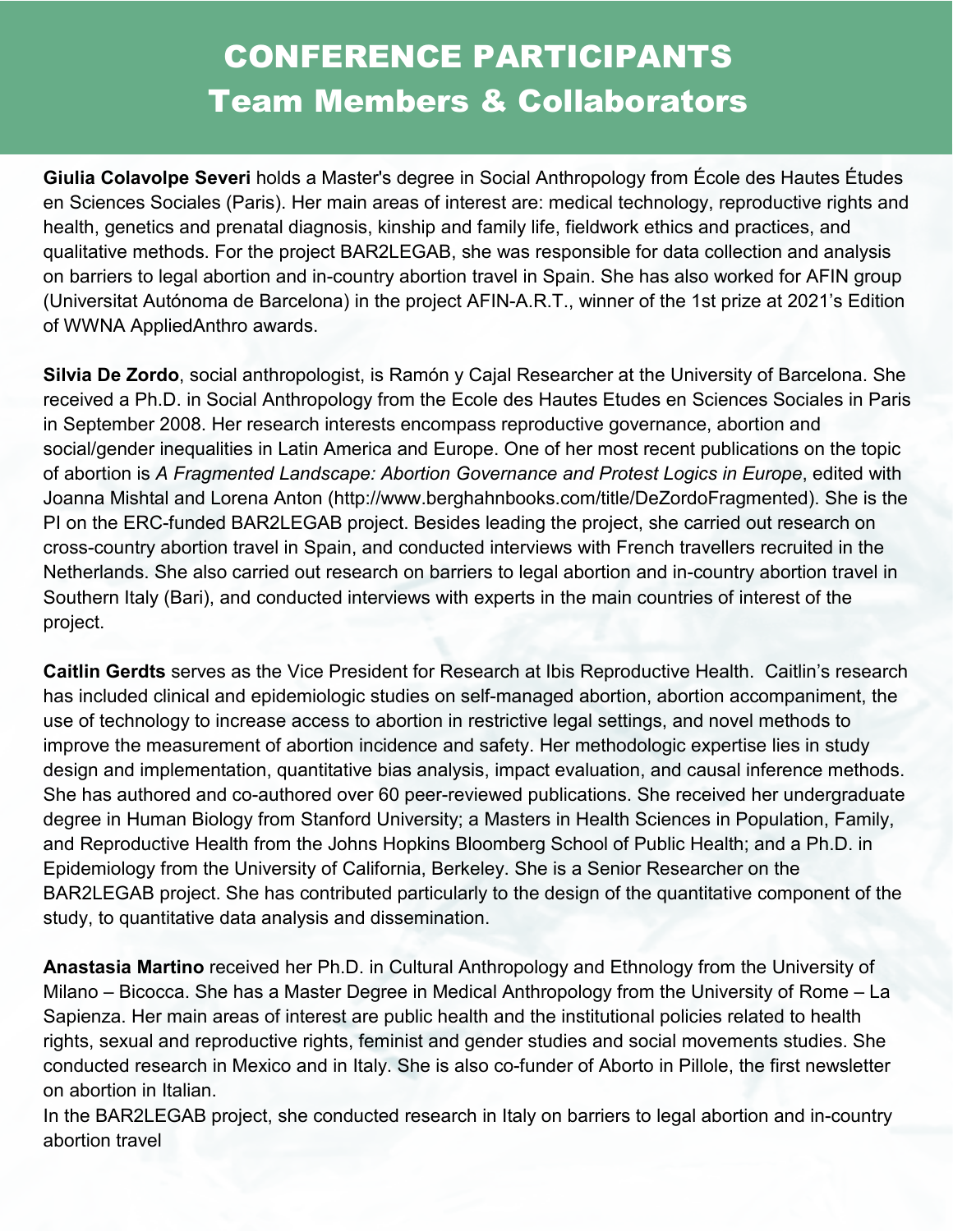#### CONFERENCE PARTICIPANTS Team Members & Collaborators

**Joanna Mishtal** is a professor of anthropology at the University of Central Florida, Department of Anthropology. She received her Ph.D. in cultural and medical anthropology in 2006 from the University of Colorado at Boulder. From 2006 to 2008, she held a Postdoctoral Fellowship at Columbia University, Mailman School of Public Health. Her research interests are at the intersection of gender and governance; specifically, reproductive rights, health, and policies. She is the author of *The Polictics of Morality: The Church, the State and Reproductive Rights in Postsocialist Poland* (2015), and a co-editor (with S. De Zordo and L. Anton) of *A Fragmented Landscape: Abortion Governance and Protest Logics in Europe*. Her research has been supported by the US Fulbright Program, the European Research Council, and the World Health Organization. She is a Senior Researcher on the BAR2LEGAB research project. She has contributed particularly to the design of the qualitative component of the study, to qualitative data analysis and dissemination.

**Clàudia Pallisé Perelló** is a researcher and a human biologist. She holds a Master's degree in Bioethics and in Public Health. She has worked as a research assistant at the Dutch NGO Women on Waves, collaborating on a study on self-sourcing of the abortion pill and other sexual and reproductive health medications. Her theoretical work has been exposed in a multidisciplinary art exhibition in Rietveld Academie in Amsterdam. Her main research interests include abortion and the barriers that hinder access to it. Currently, she is finalizing a Master Health Sciences at VU in Amsterdam, for which she is writing a Thesis on barriers to accessing legal abortion in Spain, based on secondary analysis of some of the data collected by the BAR2LEGAB research team.

**David Palma** is a physician and researcher in the Epidemiology Department of Barcelona's Public Health Agency, with focus in HIV/STI testing services, sexual health and research methodology. Currently he is a Ph.D. Student at Care and Research Public Health Institute (CAPRHI) from Maastricht University and working at Spain's Network Biomedical Research Consortium in Epidemiology and Public Health. Previously he did a Master in Public Health at Universitat Pompeu Fabra/Universitat Autónoma de Barcelona, a Master in Sexuality at Universidad de Santiago de Chile and studied medicine at Universidad Católica de Chile. David has worked on HIV prevention programs and community entities in Chile, as well as advocacy for abortion rights in Chile during 2015-2017. He has worked as a quantitative analyst for the BAR2LEGAB project since November 2021.

**Laura Rahm** is a Marie Sklodowska-Curie Research Fellow at the Democracy Institute of the Central European University. She received her Ph.D. in Political Sociology and Demography from the Sorbonne University, Paris, and is specialized in global governance, population, and gender policies with a focus on sexual and reproductive health and rights, sex selection, son preference, and harmful practices. She is also an Associate Researcher at the Paris-based Center for Population and Development, a Fellow at the School of Transnational Governance at the European University Institute, the Munk School of Global Affairs and Public Policy, and the Sociology Department of the University of Toronto. Previously, she was a Research Fellow at the University of Barcelona in the ERC-funded Europe BAR2LEGAB project, for which she was responsible of data collection and analysis on barriers to legal abortion and abortion travel in France.

trajectories, including permanent childlessness in Italy. In the BAR2LEGAB project, she especially **Giulia Zanini, Ph.D**., is an anthropologist and sociologist in the field of reproduction, health and gender. She has obtained a PhD at the European University Institute and worked at the University of the Aegean, the University of Padua, the University of Barcelona and Queen Mary University in London. She conducted research and published on assisted reproduction, donor conception and transnational reproductive flows in Mediterranean countries, on barriers to access to abortion and abortion travels, and on reproductive conducted research in the UK and has participated in analysis and writing on cross-country abortion travels. She is one of the funders of Aborto in Pillole, the first newsletter on abortion in Italian.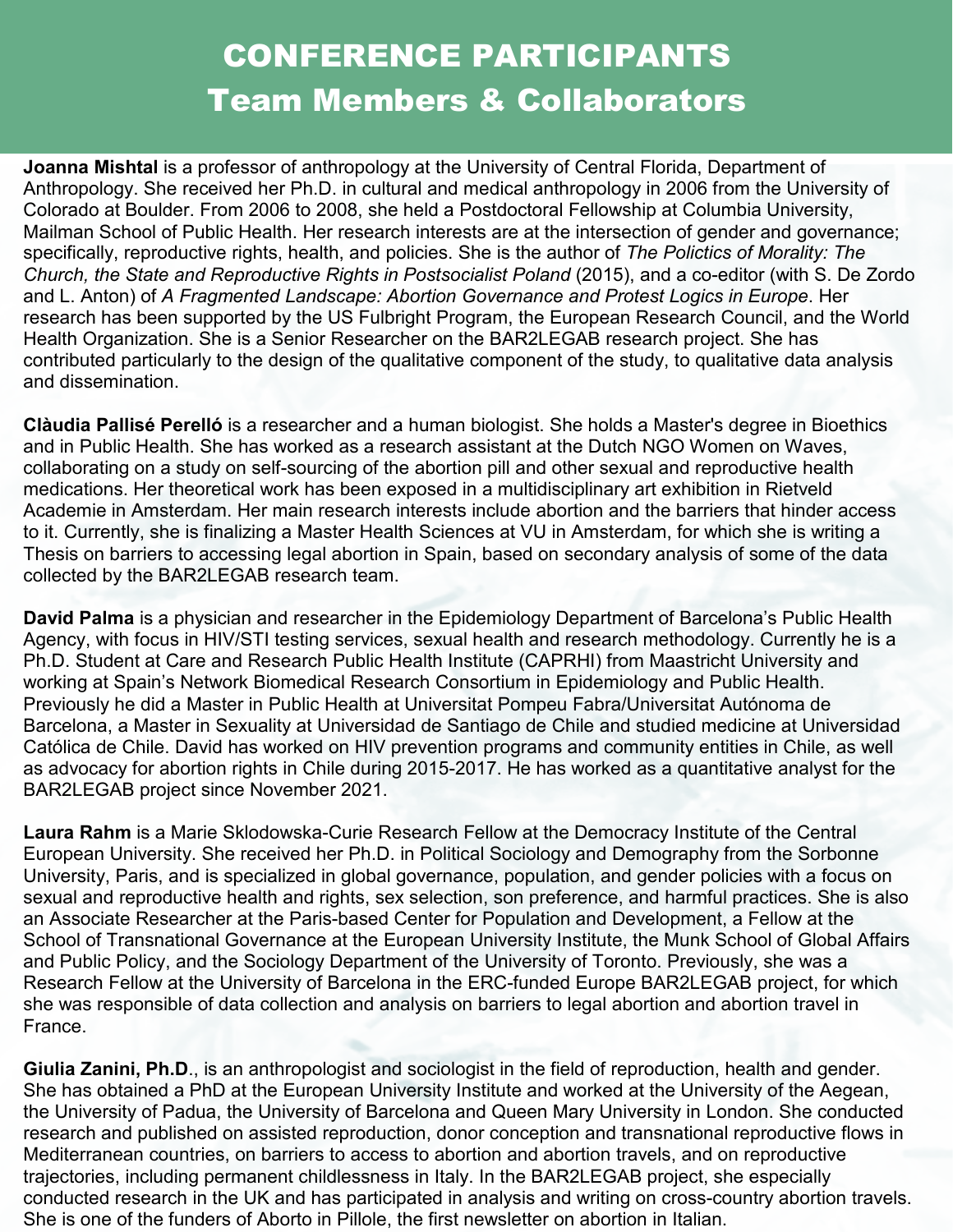**Silvana Agatone** is an obstetrician-gynaecologist, and the former director of the abortion service at Pertini Hospital in Rome, Italy. She is also the President of LAIGA, Libera Associazione Italiana Ginecologi per l'Applicazione legge 194/78 (Free Italian Association of Gynecologists for the Application of 194/78 Law – the abortion law). The LAIGA association was founded in 2008 and its members are gynecologists providing abortion care in hospitals in Italy.

**Sílvia Aldavert Garcia** is a political scientist and a feminist activist for sexual and reproductive rights, specializing in public policies on gender, migration and international relations, with more than 20 years of experience working for the guarantee of human rights. She was awarded the ASPÀSIA Award 2018 in defense of Gender Equity by the DDIPAS Network and the Third Sector Observatory for outstanding career in women's empowerment. She is the coordinator of the Catalan Sexual and Reproductive Rights Association (L'Associació), a leading organization in the domain of abortion care in Catalunya and Spain, and is the author of the report "Access to voluntary abortion in Spain: main barriers" and a number of other documents on access to abortion and contraception.

**Santiago Barambio** is an experienced obstetrician gynaecologist who has worked for 45 years in the field of sexual and reproductive health in Catalonia (Spain). He is an abortion provider and the Medical Director of the d'Ara Clinic (Medical Tutor - Barcelona), which has provided more than 60,000 terminations over the last 25 years, including abortions in the second trimester. He is the founder and former President of the Spanish Association of Abortion Clinics (ACAI) and former President of the Catalan Society of Contraception (SCC) of the Academy of Medical Sciences of Catalonia and the Balearic Islands (ACMCiB). He is former member of the Board of the Sexual and Reproductive Rights Association (formerly APFCiB), member of the International Planned Parenthood Federation, and author of a number of scientific studies and articles on issues related to abortion, including several articles on the use of misoprostol for early abortions.

**Elisabetta Canitano** is an obstetrician-gynaecologist who has worked long-term in the National Health Service in the field of women's health, and has been engaged in the defence of women's rights, particularly the right to contraception and abortion. She is also the President of the association Vitadidonna, which provides information on contraception and abortion via a hotline as well as family planning services. The association is located in the Casa internazionale delle donne, in Rome (Italy).

**Lisa Carayon** is assistant professor of law at Paris Sorbonne-Nord University (France) and member of the research unit Institut de recherche interdisciplinaire sur les enjeux sociaux (IRIS). Her work focuses on the legal status of bodies, on health and reproductive law and on migration law, especially from a gender and intersectional perspective. Her Ph.D. thesis The categorization of bodies. A Study on human beings before birth and after death was published as a book by IRJS éditions.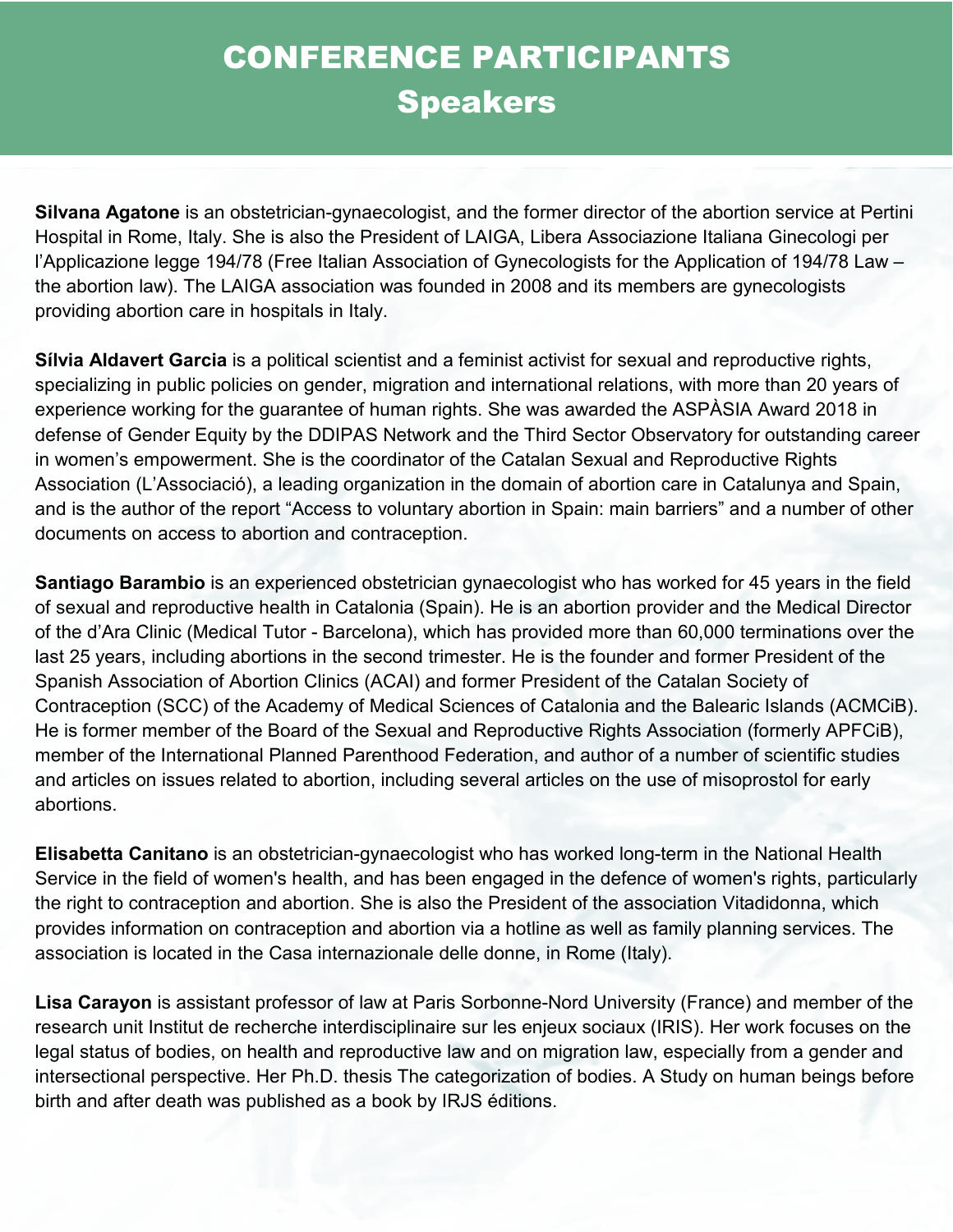**Elena Caruso** is a PhD student in Law at the University of Kent, England. Funded by an ESRC scholarship, she is conducting a socio-legal and historical research on abortion legal reform and the feminist movement in 1970s Italy. Elena has widely published on abortion law in academic journals and blogs. As an abortion activist, she is a co-founder of the Italian Pro-Choice network - Rete Italiana Contraccezione e Aborto and of the first newsletter on abortion in Italian, Aborto in Pillole.

**Eleonora Cirant** is a journalist, writer, documentalist at Unione Femminile Nazionale (Milano, Italy), feminist activist, and co-founder of Prochoice (Italian network of abortion providers, prochoice associations, and researchers working on abortion). Her expertise is in sexual and reproductive rights and gender history.

**Mara Clarke** is the founder of Abortion Support Network (ASN), a charity helping people in Europe access safe abortions, either by signposting to providers of telemedicine or by providing the financial and logistical support required to travel abroad for an in-clinic abortion. ASN was the first abortion fund in Europe and has now been joined by a small group others, most of which are part of the Abortion Without Borders/Aborcja Bez Granic initiative - six organisations in four countries working to help people in Poland access abortions. ASN does this work because we think "I can't afford an abortion" should never be the only reason someone has an abortion, and we are here to fill the gap between provision and access, with focus on marginalised and at risk communities.

**Marina Davidashvili** is the Head of Policy and Research at EPF - European Parliamentary Forum on Sexual and Reproductive Rights (Bruxelles, Belgium). EPF is a network of Members of Parliament throughout Europe who are committed to protecting the sexual and reproductive rights (SRHR) of the world's most vulnerable people, both at home and overseas. The Secretariat is based in Brussels. At EPF, Marina leads the comparative research projects such as the European Contraception Policies Atlas, Abortion Policy Atlas and engages in parliamentary advocacy at European and national level.

**Irene Donadio** is the Senior Leader of Strategy and Partnership at IPPF European Network. The International Planned Parenthood Federation is the largest NGO for Sexual and Reproductive Rights and Health for all. IPPF is active in over 150 countries worldwide. With 20 years of experience in leading positions, Irene is specialized in advocacy and strategic communication on reproductive rights. She is now leading IPPF outreach program to support social movements, partners and IPPF members to respond to the opposition backlash and develop innovative programs to advance SRHR.

**Philippe Faucher** is a French obstetrician-gynecologist at the Assistance Publique-Hôpitaux de Paris (France). He is a hospital practitioner at the Armand Trousseau Hospital, responsible for the Functional Unit of Family Planning and abortion. He is also co-founder and vice president of the REVHO association. REVHO is a network in the Île-de-France benefiting from public funds with the aim of implementing new regulations concerning the practice of medical and instrumental abortion outside hospitals and clinics.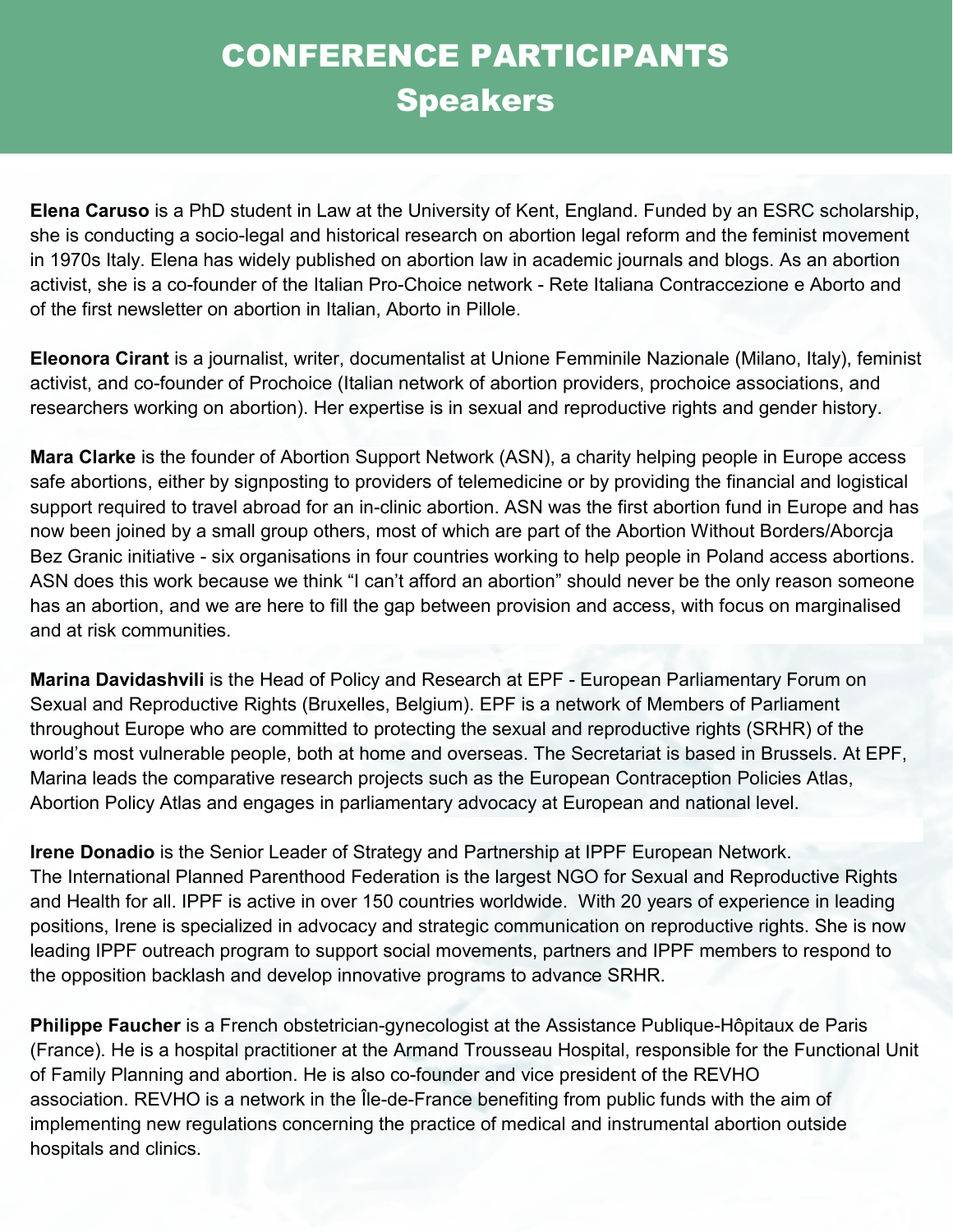**Albane Gaillot**, French MP elected in 2017, is not currently affiliated with any political party. She dedicated her mandate to gender equality and women's rights policies (including fighting against domestic violence, sexism online, prostitution, the gender pay gap and for political parity, menstrual health). Her biggest achievement is the adoption on February 23, 2022, of an abortion law that extended the time to have access to abortion from 12 to 14 weeks of pregnancy in France, among other measures. She also worked on a law providing solutions linked to menstrual health major issues in both private and public spheres.

**Liliana La Sala** is a medical doctor, internal medicine specialist, and a medical officer at the Italian Ministry of Health since 1994, in charge of the General Directorate for Prevention since 2008. Former director of the Environmental Hygiene Office and of the Addiction and Mental Health Office, she is now directing the Women's Health Protection and Inequalities Prevention Office, responsible for the annual relation to the Italian Parliament on voluntary interruption of pregnancy.

**Claudia Lam** is Deputy to the Director at the Office of the Commissioner for Human Rights, Council of Europe (Strasbourg, France). Claudia studied law at the College of Europe in Bruges and holds a PhD degree in Public Law from Strasbourg University. She started to work in 2001 in the Council of Europe first in the Secretariat of the European Commission against Racism and Intolerance (ECRI), then in the Secretariat of the Convention on Action against Trafficking in Human Beings. She joined the Office of the Commissioner for Human Rights in 2014 first as Adviser to the Commissioner including on women's rights and gender equality issues and since 2020 as Deputy to the Director of the Office.

**Adriana Lamačková** leads the Center for Reproductive Rights legal advocacy work in Central and Eastern Europe. The Center is a global human rights organization that works to ensure reproductive rights are protected in law as fundamental human rights. Adriana has 20 years of experience in the elaboration of human rights and feminist strategies towards transformative legal and policy change in the area of reproductive rights. Before joining the Center in 2010, Adriana worked with Freedom of Choice (Slovakia), the European Roma Rights Centre, and as a legal advisor at the Office of the Slovak Government. She received a law degree from the University of P. J. Šafárik in Slovakia. She also holds an LL.M. from the University of Toronto, where she was a Reproductive Health Law Scholar, and a Ph.D. in International Law and Constitutional Law from Charles University in Prague.

**Antonella Lavelanet** is a medical officer in the Prevention of Unsafe Abortion Unit at the World Health Organization, in the Department of Sexual and Reproductive Health and Research (Genève, Switzerland). Before coming to the WHO, Dr Lavelanet worked primarily as a second trimester abortion provider, advocate and family planning specialist in Massachusetts. Dr Lavelanet also has a law and policy background and her interests include laws, policies and human rights related to quality abortion care, as well as clinical and policy implementation research.

**Roberta Lazzeri** is a longtime feminist activist in Italy and member of Prochoice (Italian network of abortion providers, prochoice associations, and researchers working on abortion).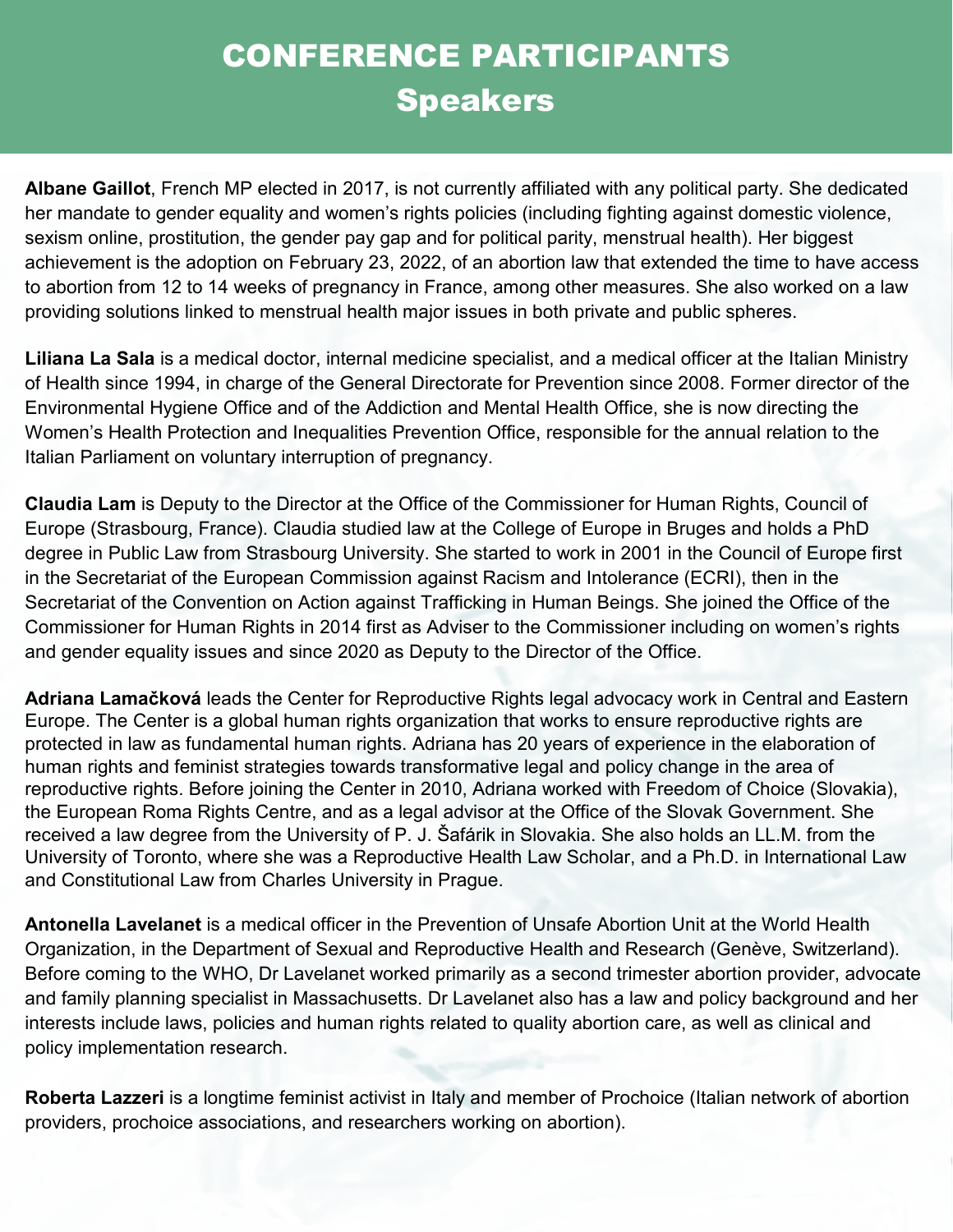**Emmanuelle Lhomme** is a French general practitioner, hospital practitioner and medical director of the Planning and Abortion Functional Unit at the Cochin Port-Royal Hospital, Assistance Publique-Hôpitaux de Paris (France). She is a member of the Board of Directors of ANCIC (National Association of Abortion and Contraception Centers), which brings together professionals from contraception and abortion centers and anyone involved in the defense of women's rights, reflection and theoretical and practical research on sexuality, control of reproduction and sex education.

**Patricia Lohr** is Medical Director of British Pregnancy Advisory Service (BPAS) and leads BPAS' Centre for Reproductive Research & Communication (London, UK). She is widely published on abortion and contraception and has contributed to evidence-based guidelines from the Royal College of Obstetricians and Gynaecologists (RCOG), World Health Organization, National Institute of Health and Care Excellence, and Society of Family Planning. She serves as an Associate Editor *for BMJ Sexual and Reproductive Healthcare*, chairs the British Society of Abortion Care Providers' Education and Training Committee, and sits on advisory panels for Abortion Talk and the RCOG's Making Abortion Safe programme.

**Cristina Martínez Bueno** is a midwife and pedagogue. She holds a Master of Science in Nursing and a PhD from the University of Barcelona, where she is Professor in the Faculty of Medicine and Health Sciences. She is also responsable for the management of the Sexual and Reproductive Health Services in Catalonia, Catalan Institute of Health and is a member of the Advisory Council of the Department of Health. She currently is part of the Primary Care Council. Author of a number of national and international scientific articles and documents on sexual and reproductive health, she is a feminist militant involved in the consolidation of sexual and reproductive rights within the public health System in Catalonia.

**Eleonora Mizzoni & Marina Sportelli** are two activists of Obiezione Respinta, a transfeminist and intersectional project that maps conscientious objection in Italy. Obiezione Respinta is a network made up of students, midwives, doctors and activists, women, and people who have and have not necessarily faced the stigma of abortion and conscientious objection in their lives. Since 2017, they have been building a map on https://obiezionerespinta.info and also providing active support, abortion accompaniment and outreach about sexual and reproductive health on their social media.

**Maria Antonia Morillas** is Director of the Institute of Women, an autonomous body attached to the Spanish Ministry of Equality. Born in Torredonjimeno (Jaén), she holds a Degree in Audiovisual Communication and is a university expert in planning participatory processes from the Madrid Complutense University. She has extensive experience in the field of democratic innovation, citizen participation and new forms of institutional governance. From 2016 until she was appointed Director, she was Deputy Director at a social entity specialized in the design, development and evaluation of innovative participatory processes in the public sphere.A feminist and active member of the feminist movement in Andalusia, she is member of Izquierda Unida and the Andalusian Communist Party and has held public office as Councillor of the Malaga City Council and as provincial deputy, from 2011 to 2015.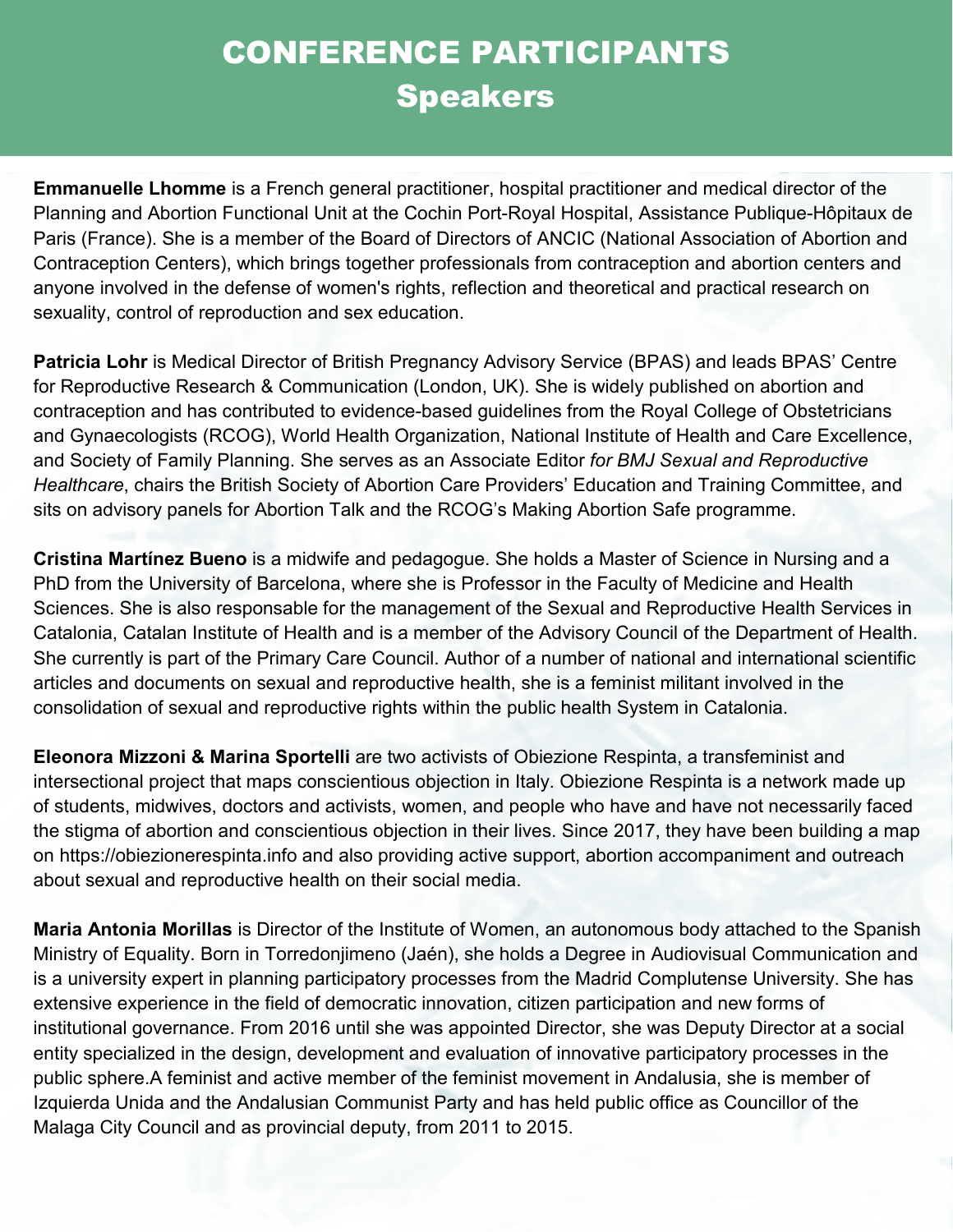**Rishita Nandagiri** is a Fellow at the London School of Economics and Political Science (LSE). In 2020- 2021, she was an ESRC Postdoctoral Fellow at the LSE. Her research focuses on abortion and reproduction in the Global South. In a previous life, she worked/ consulted for the Women's Global Network for Reproductive Rights, UNFPA, and the FRIDA Fund, amongst others.

**Marianne Niosi** is the executive director of the Mouvement français pour le Planning familial, a feminist and grassroots organization providing abortion, contraception and comprehensive sexual education services across the country, through its more than 70 member associations. The Planning familial advocates for women's rights and has played a leading role in lobbying for the extension of the legal delay for abortion in France. Marianne has a background in journalism and holds Master's degrees in political science and in public health.

**Mirella Parachini** is an obstetrician-gynaecologist who has always been engaged in the field of reproductive health. Former president of FIAPAC (International Federation of Abortion and Contraception Professionals), she is a co-founder of AMICA (Associazione Medici Italiani Contracecezione e Aborto), an italian association for reproductive rights and for the training of contraception and abortion providers. She is the vice-president of Associazione Luca Coscioni per la Libertà di Ricerca Scientifica.

**Lucía Berro Pizzarossa** is a project coordinator at Women Help Women.

She holds a Ph.D. in International Law from the University of Groningen, an MJur from the University of Oxford, and an LLB from the Universidad de la República in Uruguay. She has consulted for Ipas, UNFPA, RSFU, inroads and others.

**Anna Pompili** is an obstetrician-gynaecologist and currently directs the abortion service of the Center for Woman's Health Sant'Anna (Centro per la Salute della Donna Sant'Anna), in Rome. Former vice-president of LAIGA, after leaving it she founded with other colleagues, AMICA (Associazione Medici Italiani Contracecezione e Aborto), an association at the forefront of the battle for reproductive rights and in the training of contraception and abortion providers. She is a member of the General Council of Associazione Luca Coscioni per la Libertà di Ricerca Scientifica and of Consulta di Bioetica onlus.

**Lia Quartapelle** is an Italian member of Parliament, where she is member of the Foreign Affairs Committee. She is the international secretary of Partito Democratico (PD). She is member of the Italian board of the European Council on Foreign Relations (ECFR), and chairs the advisory board of WIIS Italy (Women in International Security).

Before being elected, she worked as a research fellow of ISPI (Istituto per gli studi di politica internazionale). She holds a Master from the School of Oriental and African Studies (SOAS) in London, and a PhD in Economics from the University of Pavia. She is the author of two academic books, several articles and papers.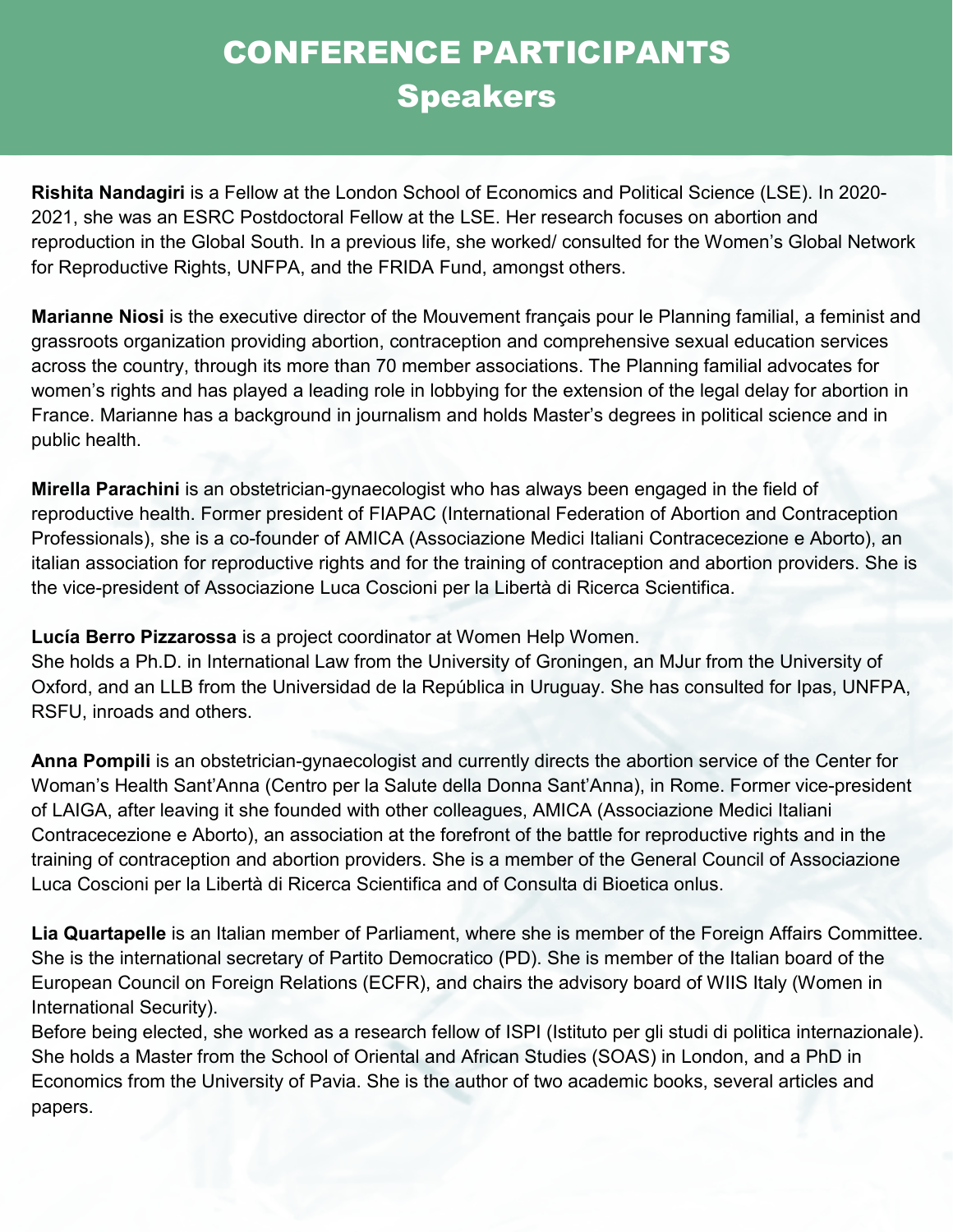**Eva Rodríguez Armario** is a general practitioner, specializing in sexual and reproductive health, graduated from the University of Seville. She is the medical director of Ginesur Sevilla, center of gynecology and obstetrics specialized and concerted for voluntary abortion. She is a feminist activist, founding member of ACAI (Spanish Association of Abortion Clinics) and currently vice president of the association. She also is the co-author of the ACAI abortion protocols.

**Stephanie Schlitt** is a board member of Pro Familia (the German IPPF member association), co-author of a CEDAW shadow report on abortion, contraception and sex education and co-organiser of a seminal conference on 150 years of abortion criminalisation in Germany. Currently a researcher on women's health and medical ethics for a Green Party MP and chairperson of Germany's parliamentary health committee, she has previously worked for Amnesty International's International Secretariat on gender and reproductive rights and for WHO on the Global Abortion Policies Database.

**Maeve Taylor** is the Director of Advocacy and Communications of the Irish Family Planning Association (IFPA), where she leads the IFPA's human rights and development advocacy and its national sexual and reproductive health and rights advocacy work. Maeve joined the IFPA in 2011. She has a background in human rights law and adult education. Her peer reviewed work on abortion law reform includes articles in Best Practice & Research Clinical Obstetrics & Gynaecology, 2019, the International Journal of Gynecology and Obstetrics in 2021 and in 2015; the Abortion Papers, Vol II 2016.

**Rosana Triviño-Caballero** is Assistant Professor of Bioethics and Medical Humanities at the Faculty of Medicine of Complutense University of Madrid (UCM). She is also a member of the Ethical Committee of the University Hospital Príncipe de Asturias (Alcalá de Henares, Madrid), and of ESPACyOS network. She has been a predoctoral researcher at the Spanish National Research Council (CSIC) and a visiting scholar at: Uehiro Center for Applied Ethics (Oxford), Case Western Reserve University (Cleveland, USA), Princeton University, and the Hastings Center (New York). In 2017, she got a research grant on Bioethics from the Grífols Foundation to fund the Project ProtoAccess, related to the access conditions to abortion in the EU.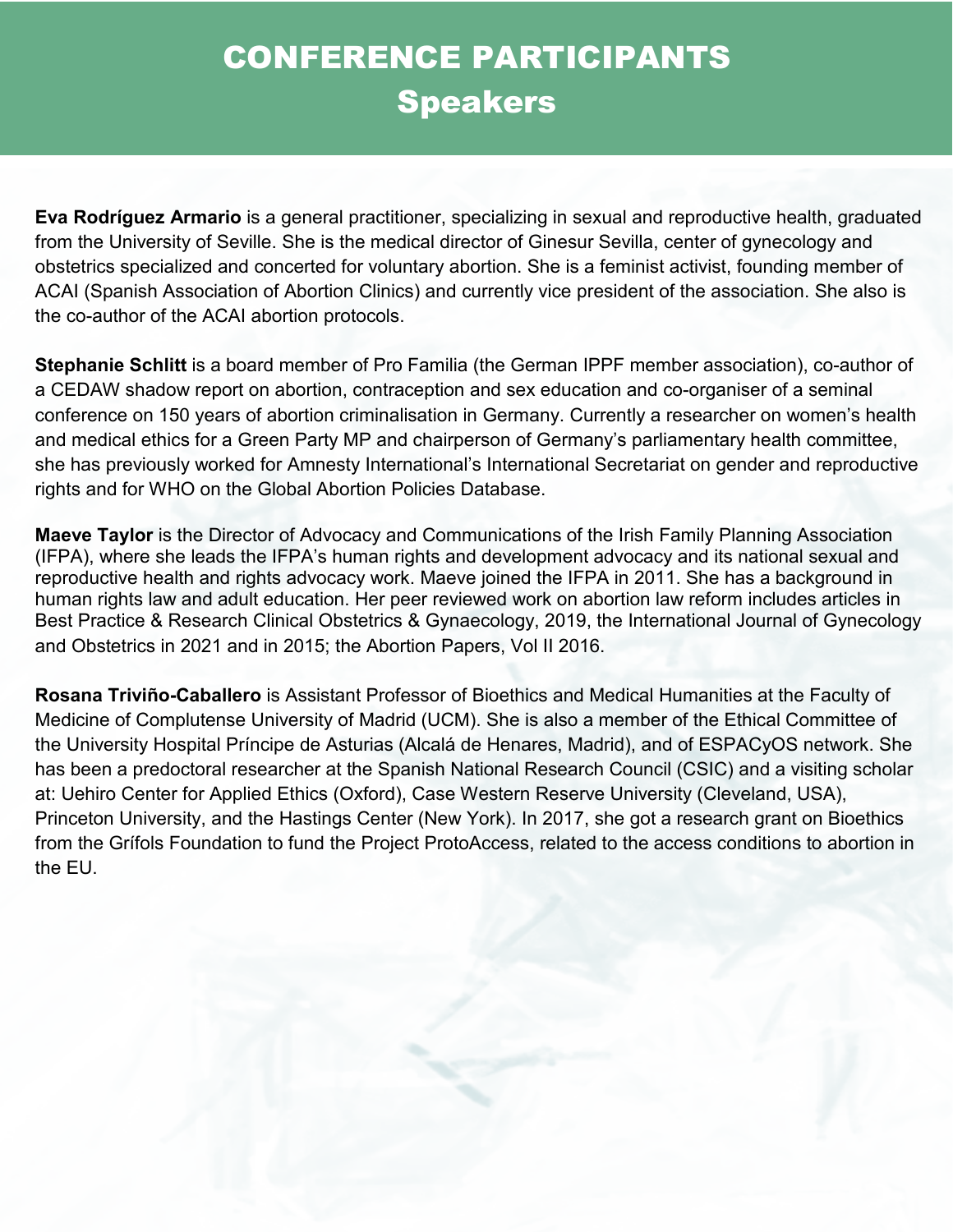## CONFERENCE PARTICIPANTS Guests

#### (participant hospitals'/clinics' representatives)

**Giulia Caradonna:** obstetrician-gynaecologist, currently directs the abortion service of the Center IVG of Di Venere -Fallacara Hospitals in Bari. She is a Member of Puglia Region Commission for IVG (Italy).

**Rocío Martínez Blanco:** responsible of the reception and accompaniment of patients at Clínica Dator, Madrid (Spain).

**Marie Msika Razon:** head of the Family Planning and Abortion Department at the Hospital Les Bluets, active member of Mouvement français pour le Planning Familial de Paris, and of REVHO association (France).

**Giovanna Scassellati:** obstetrician-gynaecologist/abortion provider, head of the abortion service of San Camillo Hospital, Rome (Italy).

**Stefano Vitali:** obstetrician-gynaecologist/abortion provider, San Camillo Hospital, Rome (Italy).